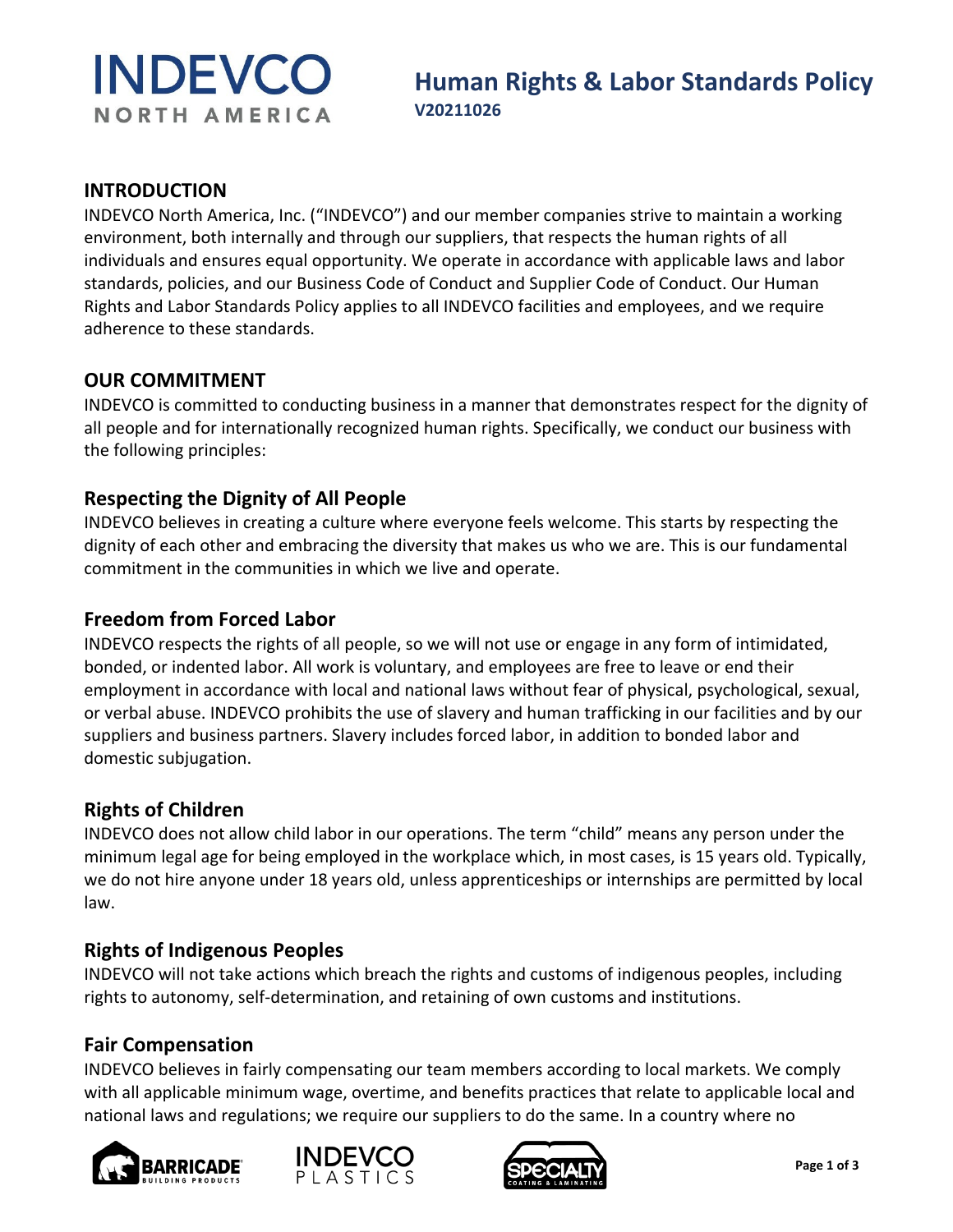# **INDEVCO** NORTH AMERICA

minimum wage law applies, we pay our employees at a rate comparable to the prevailing industry average of that country.

## **Hours of Labor**

INDEVCO ensures that working hours are consistent with local regulations, customs, and common practice and are not excessive, except where operational circumstances dictate otherwise.

#### **Work Environment**

INDEVCO is committed to providing a workplace that is respectful and free from all forms of unlawful discrimination and harassment, including national origin or ancestry, citizenship, age, religion, race, sex, sexual orientation, and abilities, among others. We will maintain a healthy, clean, and safe work environment and will not utilize mental or physical disciplinary practices. We will construct and maintain all facilities in accordance with the standards set forth by applicable laws and regulations in the countries in which we operate.

#### **Immigration Law & Compliance**

INDEVCO only employs workers with a legal right to work. We validate all workers' legal status in accordance with applicable law before they can begin work.

# **Freedom of Association**

INDEVCO respects the freedom of association. We will cooperate in good faith with labor unions that may represent our employees within the proper national legal frameworks.

# **EQUAL EMPLOYMENT OPPORTUNITY**

INDEVCO provides equal employment opportunity to qualified persons without regard to race, color, gender, sexual orientation, gender identity, pregnancy, religion, creed, national origin, veteran status, disability, age, genetic information, genetic predisposition, or any other category protected by local, state, or federal law. Our policy relates to all phases of employment, including recruitment, hiring, promotion, training, demotion, transfer, layoff, recall, and termination, rates of pay, employee benefits, and participation in all company-sponsored employee activities.

#### **TRAINING**

Employees are provided training on discrimination and harassment prevention and creating a respectful workplace environment. Specifically, managers are provided with training on additional responsibilities of handling employee concerns around discrimination and harassment.